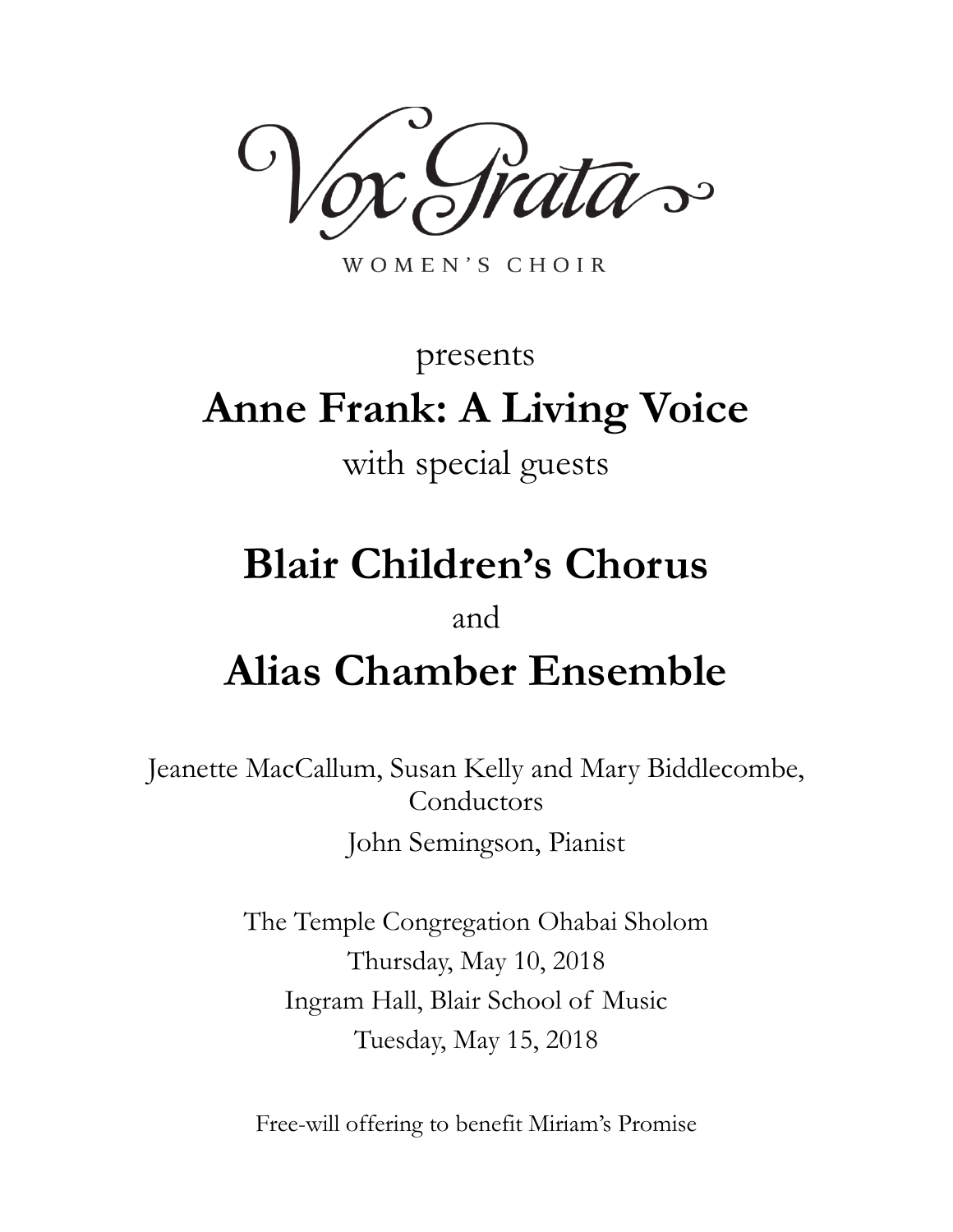## **Program**

Please silence all cell phones and pagers for the duration of the program.

### **We Remember**

### **Anne Frank: A Living Voice Linda Tutas Haugen**

 *(Please hold applause until conclusion of entire work)*

- I. It is the Silence
- II. My Nerves
- III. Hanneli
- IV. Sunshine and Cloudless Sky
- V. My Work
- VI. Peter
- VII. Ideals and Hopes

#### **Reflections from Yad Vashem Daniel J. Hall**

\*\*\*

### **We Respond**

**Miserere** Eva Ugalde

**Kindness** Christina Whitten Thomas

\*\*\*

Alicia Enstrom and Amy Helman, violin Marie Winget, viola Emily Nelson, cello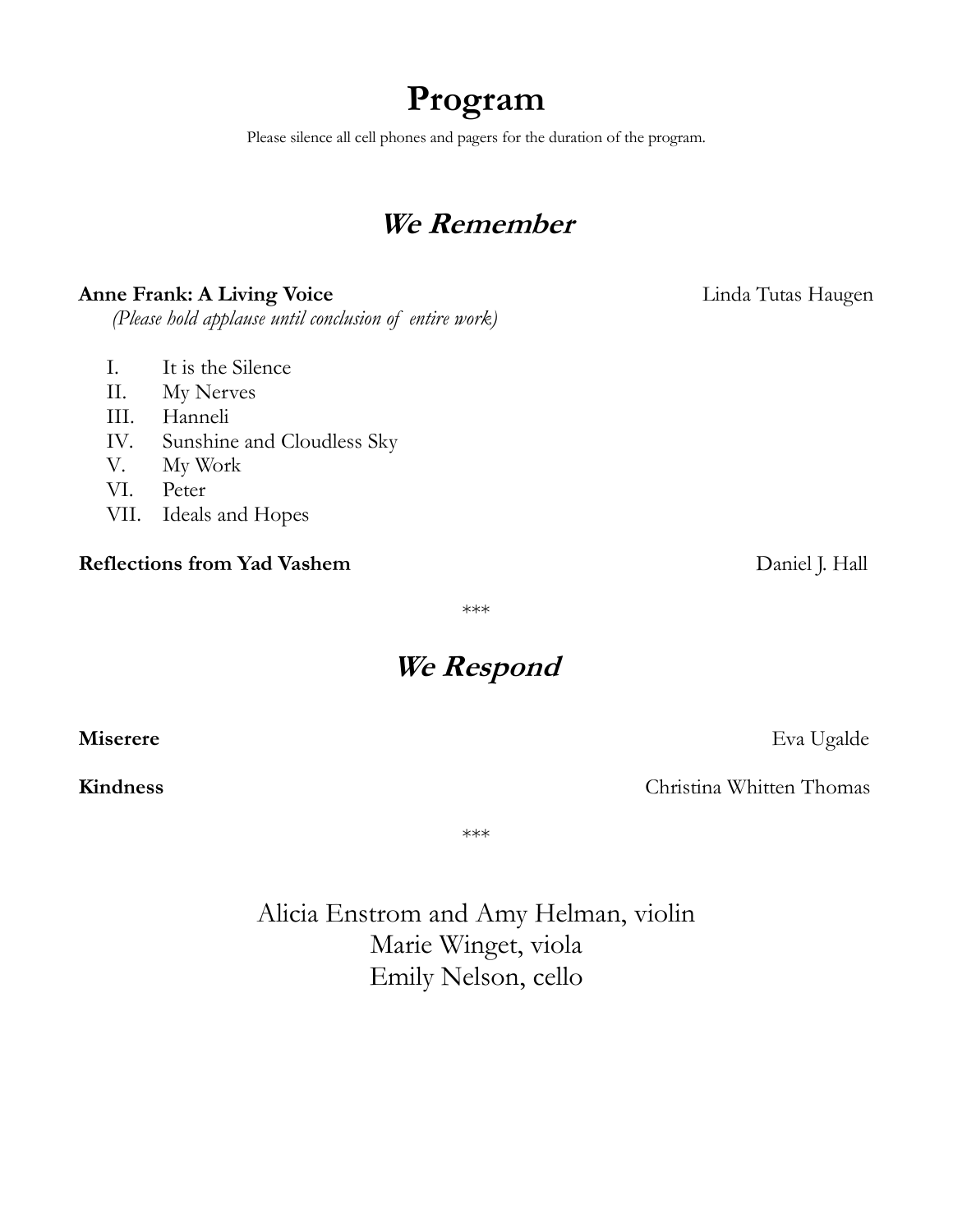### **Vox Grata Women's Choir**

#### **Soprano 1**

Hannah Baisley Catherine Birdsong Broyles Brittany Carnegis Anna Horne Anne Louise Jones Susan Kelly Diana Neely Libby Skolnik Sharon Warfield

#### **Soprano 2**

Jan Allison Jennifer Barnes Emily Beavers Jj Ebelhar Katy Ferrell Burrows Lauren Ritch Hallihan Tracy Monaghan Anne Reever-Osborne Jenna Payne Erica Scaramuzza Haley Smith Elizabeth Stroud

#### **Alto 1**

Annabelle Absar Julie Birdsong Kelly Christie Jane-Coleman Harbison Cottone Amy Kadish Jane Kirchner Suzie Lane Mary Louise McCullough Janet Salyer Rosie Smith Carol Tate Krysta Waldrop

#### **Alto 2**

Sylvia Leins Denise Linn Caitlyn Lovell Jeanette MacCallum Linda McFadyen-Ketchum Mareike Sattler Nancy Williams-Nettles

### **Blair Concert Choir**

Mary Byrd Mary Catherine Claverie Becca Culley Zoë Gardner Sarita Jetton Savannah Jetton Hannah Kanotz Amanda Langford Lorelei McDaniel Kylie McMahan Hilde Medovich Swasti Mishra Hannah Park

Emma Reynolds Claire Ritter Mimi Rock Sophia Saavedra Timory Shaner Madison Shaw Jennie Mae Sprouse Gigi White Bethany Whitney Olivia Whitney Elena Wierich Lillian Worley Rina Xu

Lauryn Moody, Accompanist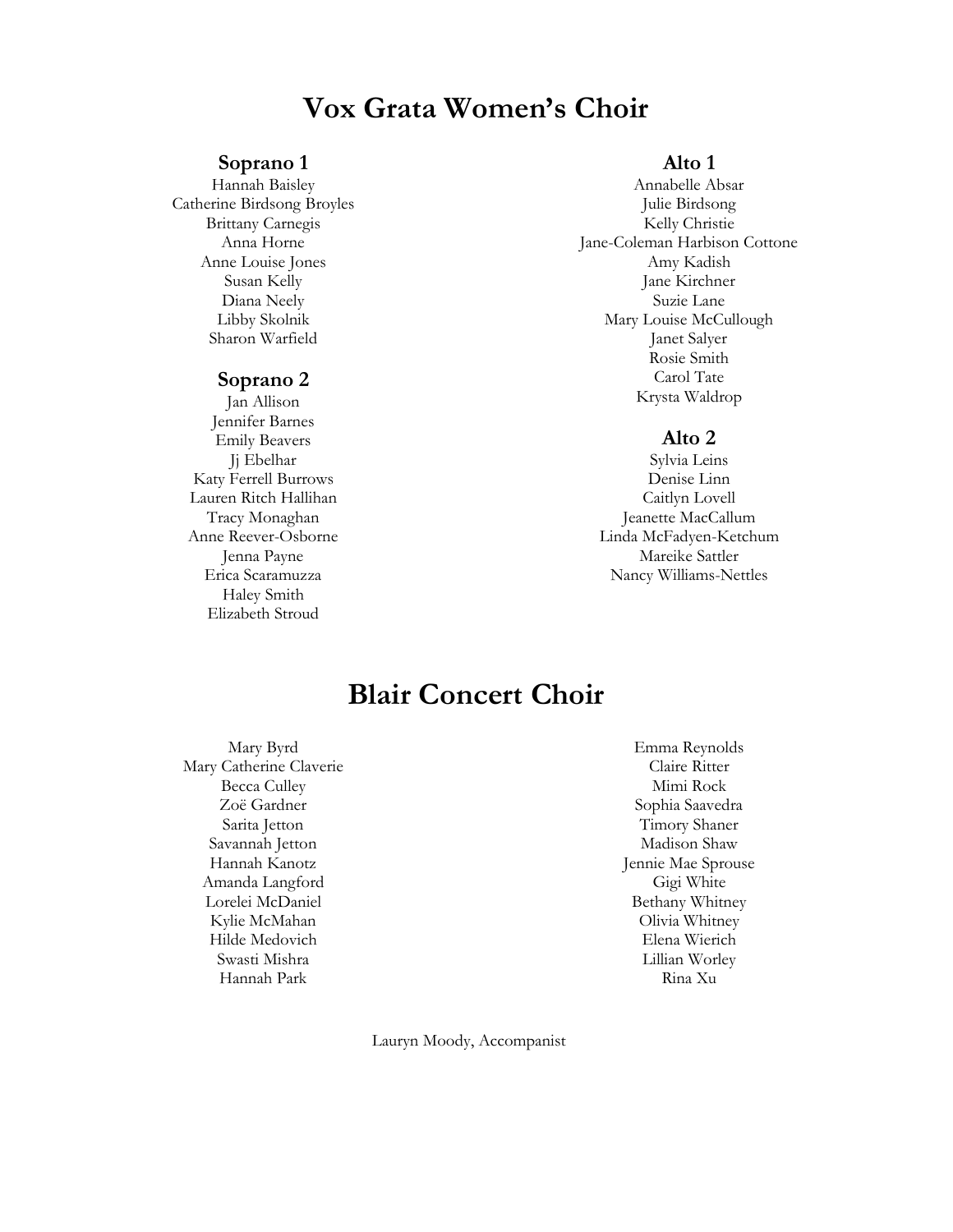**Jeanette MacCallum** is the Director of Music Ministries at Second Presbyterian Church in Nashville, TN and founder and Artistic Director of *Vox Grata.* She previously served as an Adjunct Professor in music theory and history at Belmont and Lipscomb Universities. In addition, she served as the Director of Choral Activities at Saint Cecilia Academy in Nashville, TN, from 2002 to 2012, where she conducted various ensembles and taught AP Music Theory. During her tenure at Saint Cecilia, the Advanced Choir received superior ratings at all regional and state adjudication festivals in which it participated in addition to performing at ACDA and TMEA state conferences. Her students earned positions in numerous All-State and ACDA Honor Choirs. MacCallum led the choir on performance tours to Carnegie Hall and Canada. In 2007, the choir performed by invitation at the *Ospedale della Pietà* and the *Ospedale dei Derelitti* in Venice, Italy.

Reared in Princeton, New Jersey, Mrs. MacCallum's passion for choral music began as a member of the distinguished Princeton High School Choir. She received her musical education at the Eastman School of Music and Belmont University, and received the Master of Church Music degree from Belmont. A frequent adjudicator and clinician, Mrs. MacCallum has directed choirs at the Blair School of Music at Vanderbilt University, as well as at Westminster Presbyterian Church in Nashville, TN. She is the President of Tennessee ACDA and has served as the Tennessee Chair for Women's Choir Repertoire and Standards. Mrs. MacCallum is the Past President and Treasurer of the Middle Tennessee Vocal Association. She is also the author of *"The Sacred Choral Works of the Venetian Ospedali,"* published by GIA in *"Conducting Women's Choirs: Strategies for Success,"* Debra Spurgeon, Editor and Compiler (2012).

**Dr. Susan Kelly** was recently appointed Assistant Professor of Music/Choral Director at Tennessee State University. She directs the University Choir and Meistersingers, teaches classes in Music Education and Conducting, teaches Applied Voice, and serves as advisor for Club V, the student vegan organization. Aside from her work at TSU, Susan is the Associate Conductor for Vox Grata Women's Choir, and serves as a soprano section leader at Westminster Presbyterian Church. Additionally, she sings soprano with the Tennessee Chamber Chorus, a professional choir based in East Tennessee and The Cecilia Ensemble, a professional choir based in Augusta, Georgia.

Dr. Kelly taught at Abington Heights High School in Clarks Summit, Pennsylvania, where she directed the 120-voice Concert Choir, the Women's Ensemble, the Men's Ensemble, and served as music director for the musical. She was also the director of the Cantare Choir of The Choral Society of Northeast Pennsylvania, a community high school women's ensemble that performed at both state ACDA and PMEA conferences. She also served as the Director of Music at First Presbyterian Church of Clarks Summit, and sang soprano with The Lyric Consort, an eight-voice vocal ensemble.

Susan holds undergraduate degrees in Music Education and English Education from Wilkes University, a Master of Music degree in Vocal Performance and Choral Conducting from Temple University, and a Doctor of Musical Arts degree in Choral Conducting from the University of South Carolina. Currently she is serving as the President-Elect for ACDA-TN.

**Mary Biddlecombe** serves as Artistic Director of the Blair Children's Chorus at Vanderbilt University. She conducts each of the six graded choirs of the program, including the Concert Choir (high school girls), Young Men's Chorus (changed men's voices), Choristers (middle school girls), Boychoir (unchanged boys), Training Choir, and the select treble ensemble, Chorale.

Biddlecombe has taught music at every grade level. Choirs under her direction have been invited to perform for conventions of the American Choral Directors Association, as well as symphonic works with significant orchestras. Recent projects have included Benjamin Britten's *War Requiem,* Roger Waters' *Ça Ira,* and Gustav Mahler's *Eighth Symphony* with the Nashville Symphony Orchestra, and John Rutter's *Mass of the Children* with the Vanderbilt Symphony Orchestra and Symphonic Choir. Biddlecombe is in demand as an adjudicator and clinician and has presented interest sessions at conferences all over the Southeast. In 2017 she conducted the Florida All-State Middle School Treble Choir. A native of Syracuse, N.Y., she holds degrees from Florida State University and the Crane School of Music at SUNY Potsdam.

**Dr. John W. Semingson** serves as Accompanist for Vox Grata Women's Choir. Since 2001, John has served as the Director of Music Ministries for Westminster Presbyterian Church – Nashville, where he oversees a multi-faceted music program of nine choirs involving over 200 children, youth, and adults. John holds the Doctor of Musical Arts degree in choral conducting, the Master of Church Music in both conducting and organ, and the Bachelor of Music in organ performance. He has conducted and/or served as an accompanist for church, community, and university choirs in Illinois, New Jersey, North Carolina, and Tennessee over the past 30 years.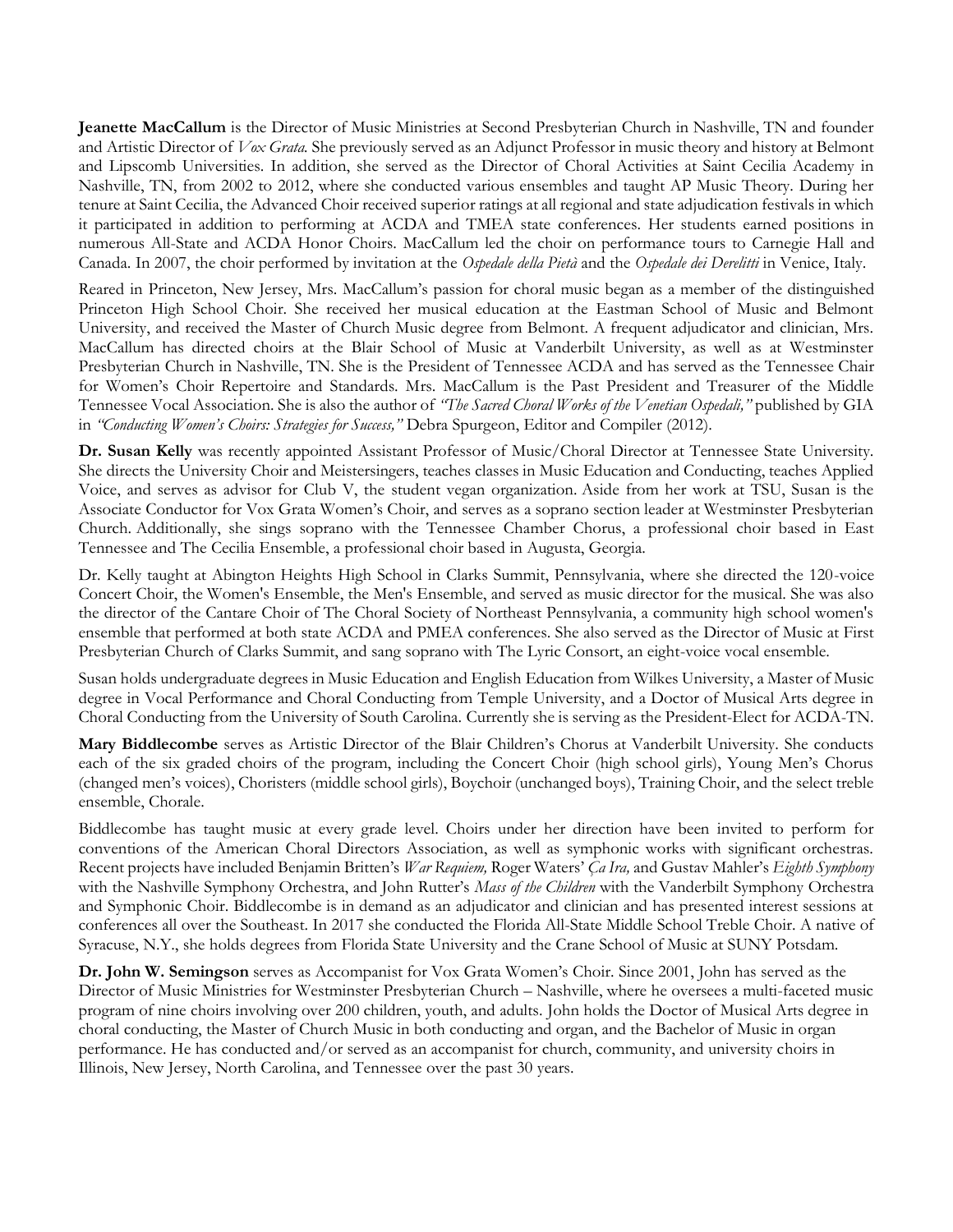## **Mission of Vox Grata**

Vox Grata is comprised of joyful women who, out of gratitude for the fullness of their own lives, possess a desire to sing together for the benefit of others. The group performs repertoire that expresses a uniquely feminine spirit, especially works that promote the best interests of women in society. Vox Grata sings concert programs that directly benefit the needs of women in the Nashville community. Vox Grata is a 501(c)(3) nonprofit, tax-exempt organization.

To be added to our mailing list, for information about supporting Vox Grata or to find out about auditions and upcoming events, please visit our website at [www.voxgrata.com,](http://www.voxgrata.com/) or visit our Facebook page at [https://www.facebook.com/VoxGrata.](https://www.facebook.com/VoxGrata)

100% of the contributions received at this program will benefit Miriam's Promise whose mission is to ensure the wellbeing of the child by nurturing individuals and families through offering pregnancy counseling, parenting coaching and adoption services. All donations to Miriam's Promise are tax-deductible.

### **Special Thanks**

**Vox Grata Board of Directors** – St. Clair Blue, Karen Weir, Sylvia Leins, Susan Hassell, Laurie Cooper, Jennie Renwick, Jane Kirchner, Linda Koon, Jane Ferrell, Vicky Tarleton, Doug MacCallum, Jeanette MacCallum, and Franco Scaramuzza **Ian Petty,** website design **Rev. Dr. Mary Louise McCullough**, Pastor, **Second Presbyterian Church Dr. John Semingson**, Director of Music Ministries, **Westminster Presbyterian Church Cantor Tracy Fishbein, The Temple Pam Schneller, Blair School of Music Lea Maitlen,** Executive Director, **Alias Chamber Ensemble Alicia Enstrom**, Artistic Director, **Alias Chamber Ensemble Second Presbyterian Church The Temple Blair School of Music**



**Miriam's Promise Pregnancy, Parenting & Adoption Services** 



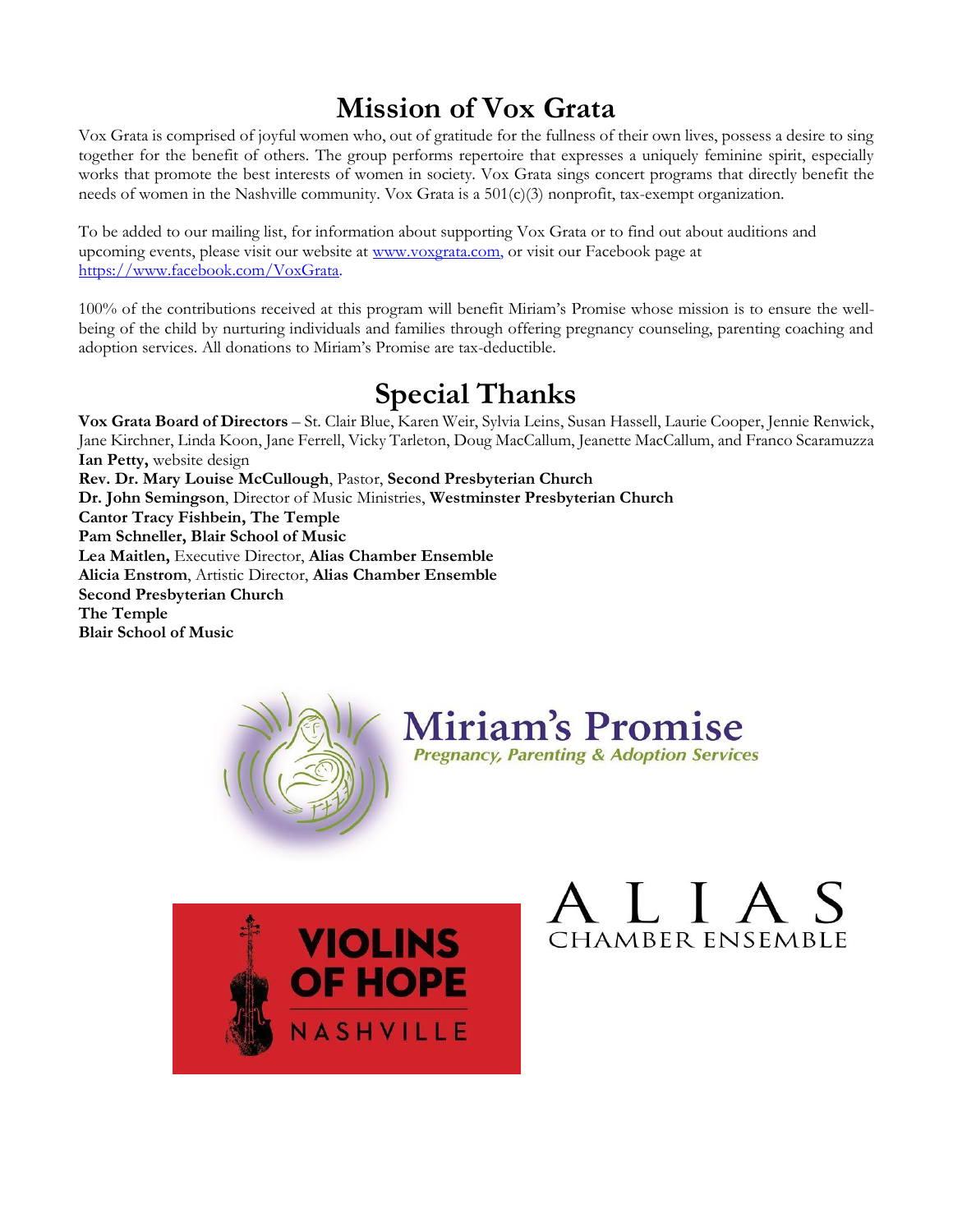### **Texts and Translations**

### **Anne Frank: A Living Voice** Linda Tutas Haugen

#### **I. It is the Silence**

*July 11, 1942.* "It is the silence that frightens me so in the evenings and at night...I can't tell you how oppressive it is [to] never...go outdoors...I'm very afraid that we shall be discovered and shot...We have to whisper and tread lightly during the day, [or] the people in the warehouse might hear us. Someone is calling me."

*January 13, 1943.* "Terrible things are happening outside. At any time of...day...helpless people are being dragged out of their homes...Families are torn apart; men, women, and children are separated...Everyone is scared...the entire world is at war...and...the end is nowhere in sight...All we can do is wait...for it to end. Jews and Christians alike are waiting, the whole world is waiting, and many are waiting for death."

#### **II. My Nerves**

*October 29, 1943.* "My nerves often get the better of me, especially on Sundays...The atmosphere is stifling, sluggish, [and heavy as lead]. Outside you don't hear a single bird, and a deathly...silence hangs over the house and clings to me as if it were going to drag me into the deepest regions of the underworld...I wander from room to room, climb up and down the stairs and feel like a songbird whose wings have been ripped off and who keeps hurling itself against the bars of its dark cage. 'Let me out, where there's fresh air and laughter!' a voice within me cries. I don't bother...to reply anymore, but lie down...Sleep makes the silence and the terrible fear go by more quickly, helps pass the time since it's impossible to kill it."

*November 8, 1943.* "I simply can't imagine the world will ever be normal for us again."

#### **III. Hanneli**

*November 27, 1943.* "Last night, just as I was falling asleep, Hanneli suddenly appeared before me. I saw her there, dressed in rags, her face thin and worn. She looked at me with such sadness…in her enormous eyes…And I can't help her. I can only stand by and watch while other people suffer and die…Merciful God, comfort her, so that at least she won't be alone…if only You could tell her I'm thinking of her with compassion and love, it might help her go on."

#### **IV. Sunshine and Cloudless Sky**

*February 23, 1944.* "I go to the attic almost every morning…This morning…Peter was…cleaning up. He finished quickly and came over to where I was sitting…on the floor. The two of us [Peter and I] looked out at the blue sky, the bare chestnut tree glistening with dew, the seagulls and other birds glinting with silver as they swooped through the air, and we were so moved and entranced that we could not speak…We breathed in the air, looked outside, and both felt the spell should not be broken…'As long as this exists…this sunshine and cloudless sky, and as long as I can enjoy it, how can I be sad?'"

*March 7, 1944.* "I lie in bed at night, after ending my prayers with the words, 'thank you God for all that is good and dear and beautiful,' and I'm filled with joy...At such moments I don't think about all the misery, but about the beauty that still remains..."

#### **V. My Work**

*April 4/5, 1944.* "For a long time now I didn't know why I was bothering to do any…work. The end of the war…seemed so far away, so unreal, like a fairy tale…until Saturday night…I slid to the floor…and began…saying my prayers…I drew my knees to my chest, lay my head on my arms and cried…I finally realized that I must do my…work…to get on in life, to become a journalist, because that's what I want! I *know* I can write…I don't want to have lived in vain…I want to go on living even after my death…I'm so grateful to God for [giving] me this gift which I can use…to express all that's inside me! When I write I can shake off…my cares. My sorrow disappears, my spirits are revived!"

*April 11, 1944.* "One day this terrible war will be over. The time will come when we'll be people again and not just Jews!"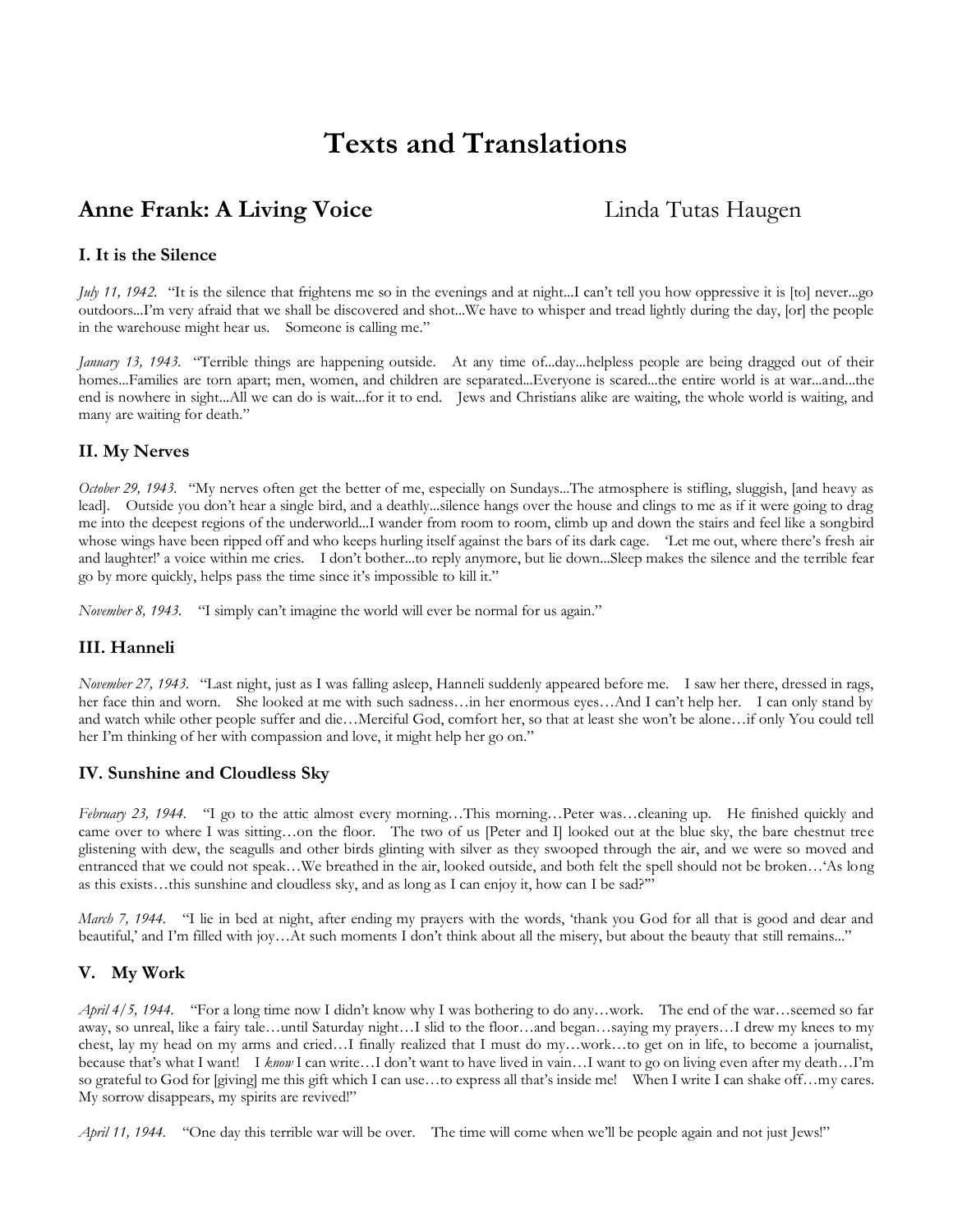#### **VI. Peter**

*April 19, 1944.* "Is there anything more beautiful in the world than to sit before an open window and…listen to the birds singing, feel the sun on your cheeks and have a darling boy in your arms? It is so soothing and peaceful to feel his arms around me, to know that he is close by and yet to remain silent…this tranquility is good. Oh, never to be disturbed again…"

#### **VII. Ideals and Hopes**

*July 15, 1944.* "It's twice as hard for us young people to hold on to our opinions...when ideals are being shattered and destroyed, when the worst side of human nature predominates, when everyone has come to doubt truth, justice and God...We're much too young to deal with those problems…dreams and cherished hopes rise within us, only to be crushed by grim reality. It's…impossible for me to build my life on a foundation of chaos, suffering and death. I see the world being slowly transformed into a wilderness, I hear the approaching thunder that, one day, will destroy us…I feel the suffering of millions. And yet, when I look up at the sky, I somehow feel that everything will change for the better, that this cruelty…will end, that peace…will return once more. In the meantime, I must hold on to my ideals. Perhaps the day will come when I'll be able to realize them!"

### **Reflections from Yad Vashem** Daniel J. Hall

Darkness covered the surface of the deep… (Genesis 1:2) Israel Ofrecht, Nelya Kolos, Ytzkhak Faierman, Zuza Cohen, Tommy Kolmar, Sarah Fleischmann, Claude Naxara, Ninnon Beja. Gently perplexing descent into darkness, Cavernous spiral and fragmented void, Floating and falling in rapt contemplation, Fathomless chasm of pure life destroyed. Maya Synayskaya, Zhenya Zaslavskaya, Alla Verkhovskaya, Franya Waldliferant, Emiliya Morgovskaya, Edith Spiegel, Rahel Lamm, Sonya Svetnikov. As the stars of the sky and the sand on the seashore… (Genesis 22:17) Marcel Fleschner, Zina Dyner, Rosetta Scheffer, Salomon Ramer, Hende Bittman, Asya Schterengas, Judith Salzer, Fira Skylar, Isaak Tridman. Dapples and dustings of luminous starlight, Astral projections of souls now released, Beacons of burnished fire ever reflected, Essence of innocence kindly bequeathed. Syoma Tabarinski, Dotia Tatiyevski, Zhenya Bolotyanski, Lyova Levandovski, Sofya Ildarova, Lulush Pinkert, Raya Britva, Bella Ostrinskaya. Adonai Ro'i lo echsar (The Lord is my Shepherd)… Be thou the mother of thousands of millions…(Genesis 24:60) Pristine oblivion of wind-whispered names and candle flame, Infinite space and the faces of children by mercy reclaimed. Sofya Ildarova, Numi, numi, nim (Sleep, sleep), Bella Ostrinskaya, Lyova Levandovski, Raya Britva, Numi, numi, nim.

### **Miserere** [Sung in Latin] Eva Ugalde

Have mercy on me, O my Lord, for I have called out to you all the day. For you, O Lord, are good and forgiving and plenteous in mercy to all who call upon you. Incline your ear, O Lord, and hear me, for I am needy and poor. (Psalm 86:1-7)

Before you know what kindness really is you must lose things, feel the future dissolve in a moment like salt in a weakened broth. What you held in your hand, what you counted and carefully saved, all this must go so you know how desolate the landscape can be between the regions of kindness. How you ride and ride thinking the bus will never stop, the passengers eating maize and chicken will stare out the window forever. Before you learn the tender gravity of kindness, you must travel where the Indian in a white poncho lies dead by the side of the road. You must see how this could be you,

#### **Kindness** Christina Whitten Thomas Text: Naomi Shihab Nye

how he too was someone who journeyed through the night with plans and the simple breath that kept him alive. Before you know kindness as the deepest thing inside, you must know sorrow as the other deepest thing. You must wake up with sorrow. You must speak to it till your voice catches the thread of all sorrows and you see the size of the cloth. Then it is only kindness that makes sense anymore, only kindness that ties your shoes and sends you out into the day to mail letters and purchase bread, only kindness that raises its head from the crowd of the world to say it is I you have been looking for, and then goes with you everywhere like a shadow or a friend.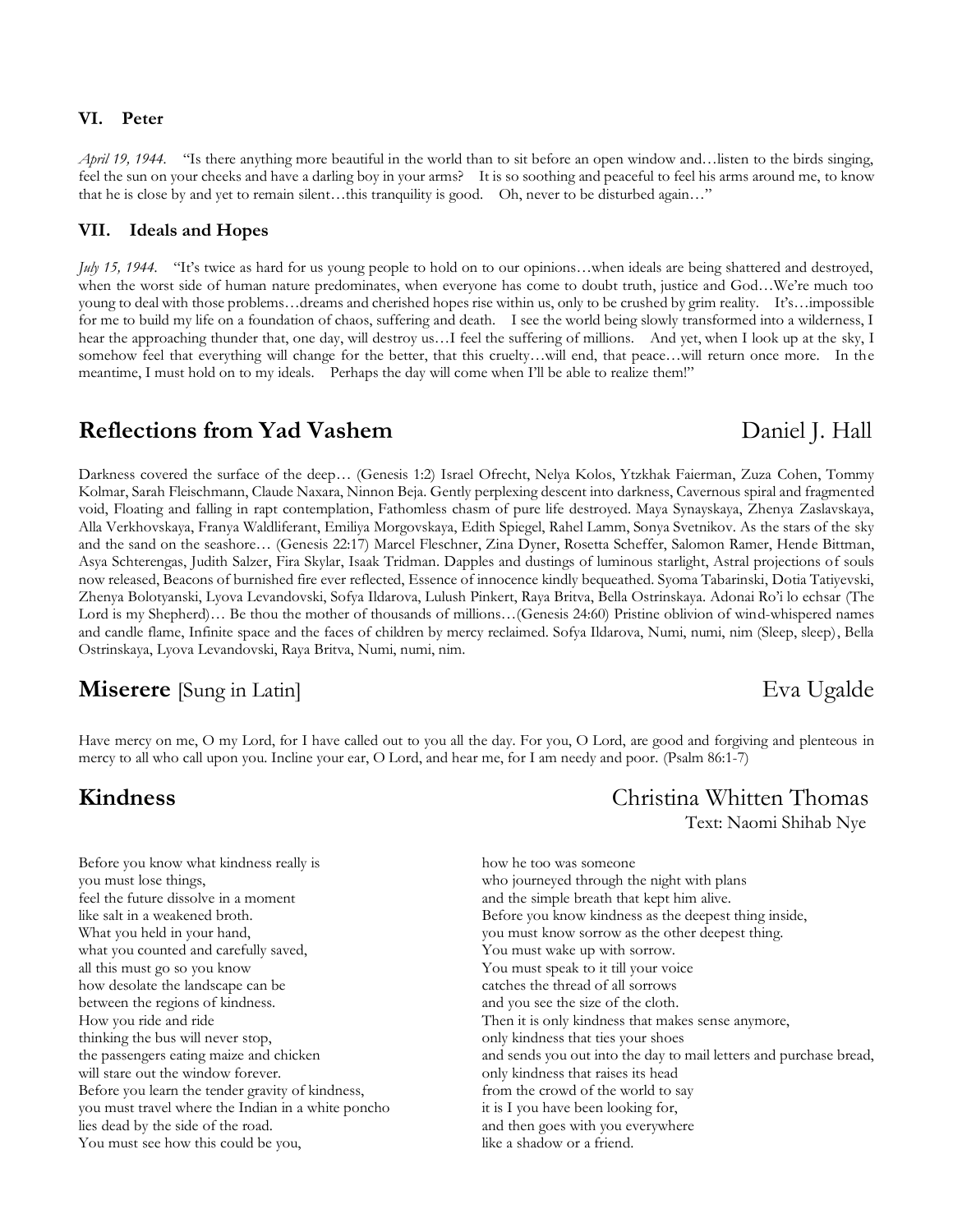### **Program Notes**

**Anne Frank: A Living Voice** was commissioned by the San Francisco Girls Chorus (SFGC) in celebration of its Silver Anniversary. The text is based upon excerpts from *The Diary of Anne Frank*, taken from the 1952 and 1991 English translations of the book. The full musical work was premiered in 2004 by the San Francisco Girls Chorus.

Anne Frank was between the ages of 13 and 15 when she wrote her *Diary*, while living in a secret upstairs annex over a warehouse in Amsterdam with her family, the Van Pels family and Fritz Pfeffer. Despite the fears and frustration she experienced in over two years of hiding from the Nazis, Anne learned how to survive, even to find beauty in small things and to hold on to her ideals.

Composer Linda Tutas Haugen writes: "My goals for this composition are to honor the life of Anne Frank and to gain a deeper understanding of what she, her family, and friends experienced during the Holocaust."

The text excerpts are chronologically arranged, and span more than two years. They portray a psychological progression from fear and despair to strength and hope. The first three movements explore the grim reality of war and her situation. Anne's feelings of helplessness are expressed when she discovers that one of her best friends, Hanneli Goslar, has been captured and deported.

In the next three movements, she finds meaning and purpose in nature, her writing, and her first love with Peter Van Pels. In the final movement, she recognizes the chaos and destruction of society and its ideals and faces the likelihood that she and her family will not survive. Amazingly, she is able to look beyond the present and herself, to a time when she believes that peace will return. The hope that one day she would be able to realize her ideals and dreams, gives her strength and courage.

The *Diary* has been published in 67 languages, and over 31 million copies have been sold.

**Reflections from Yad Vashem** is a gentle, ethereal work and a musical and poetical response to the poignant and lingering impressions evoked by the composer's visit to the Yad Vashem Children's memorial in Jerusalem. The text is a combination of scripture from Genesis, selected children's names from the actual Yad Vashem database, some original verses, the Adonai Roi (or 23rd Psalm) set in Hebrew and a liberal treatment of the Hebrew lullaby, *Numi, Numi, Yaldati* or Sleep, Sleep, My Little Girl.

The intent of the verses from Genesis is juxtaposed with the composer's own personal aims as he strived to describe various aspects of the experience. The text from Genesis 1:2 is a reference not only to the primordial formlessness of pre-creation, but also a likening of this darkness to the disorienting shadow experienced upon entering the memorial. The text from Genesis 22:17 is a reference to the covenant in which Abraham is promised that his posterity would be as the "stars of the sky and the sand on the seashore" – also, a direct corollary to the children whose names are listed in the Yad Vashem records, and invoked in this music. The composer states: "In my mind, they are represented as stars burning in the darkness of the void." The text from Genesis 24:60 is included to pay homage not only to the mothers of the victims, but to all mothers and motherhood itself as a divine calling and election. The composition reaches its architectural and spiritual climax in the 23<sup>rd</sup> Psalm.

Following each verse are the composer's own words of physical and spiritual description. Their purpose is to invoke not only a literal image of the memorial, but a cosmic spirituality and serenity. They should not be seen as dogma but as simple, contemplative musings of a composer moved by the beauty of the location and symbolism. (Notes by the publisher)

**Miserere** was composed by Eva Ugalde (born 1972), an active singer and composer in Spain. She was born in San Sebastian, where she later went on to study Musical Composition and Choir Direction with Gotzon Aulestia and Miguel Amantegi, respectively. Her work is principally centered on choral music, and she has written several pieces for women's choirs. She is a member of a women's choir conducted by Javier Busto. "Miserere" was written in dedication to the victims of war. The piece was chosen as a compulsory work for the 2006 Tolosa choral competition.

**Kindness** was commissioned and premiered by Vox Femina Los Angeles in 2016. The composer describes being moved by the poem and the over-arching need for kindness as a beacon in today's world. She notes the poem's juxtaposition of mundane, daily living with the most profound sensation of loss. To capture that musically, Thomas writes ever-growing musical phrases for each section of this metaphorical journey towards an understanding of kindness. In descriptive gestures that start small – "Before you know what kindness really is, you must lose things, feel the future dissolve in a moment like salt in a weakened broth" – these details and sensations eventually culminate in a central lesson about realizing empathy.

Christina Whitten Thomas's compositions have been described as "stunning," "shaped with great skill and commitment," "imaginative," and "extraordinarily moving."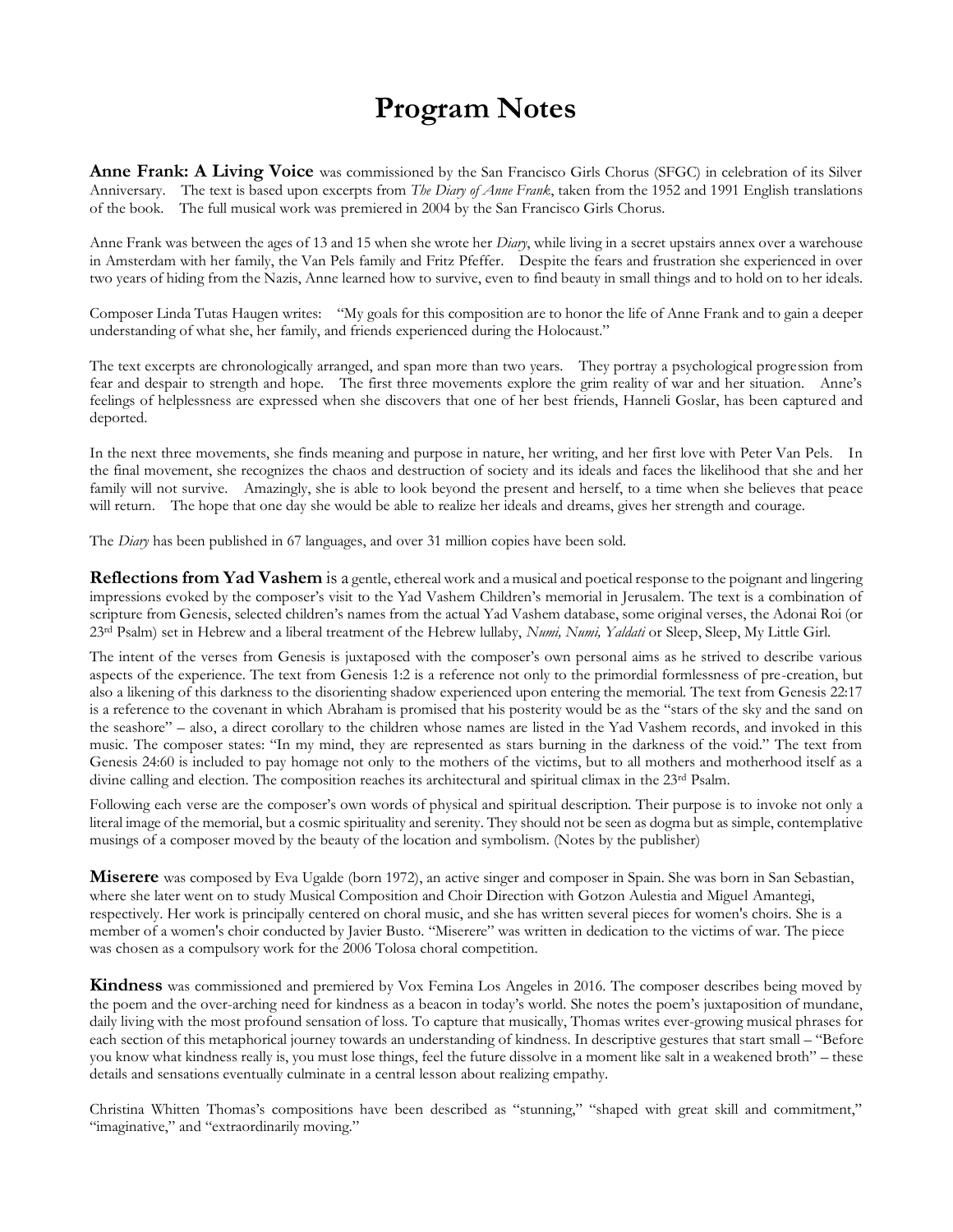

## Miriam's Promise Pregnancy, Parenting and Adoption Services

#### **OUR MISSION is to ensure the well-being of the child by nurturing individuals and families.**

The ministry of Miriam's Promise extends the promise of hope and healing to birthparents, pregnancy clients, adoptive families, and children as they cope with issues of grief, loss and transition. Miriam's Promise is dedicated to healing and emotional well-being by providing services that center around the child and family.

Many of the children we serve began their lives in hard places; in chaotic birth families, in orphanages or long-term foster care, or were born after very stressful pregnancies. Our staff gives hope and healing through adoption services, both domestic and international, through pregnancy counseling, and through family attachment coaching. We also provide two jail ministries for pregnant females and incarcerated moms.

This unique ministry is formed by our calling to love God and our neighbor and a belief in the inviolable integrity of each person. The ministry of Miriam's Promise is based on the belief that all clients should be treated with dignity and respect, and that a compassionate response to the crisis of infertility and unplanned pregnancy can have life-altering consequences for both adults and children.

#### **HEALING BEGINS WITH YOU.**

Become involved as a volunteer or be present with us as lives change through your donations on our website: [www.miriamspromise.org.](http://www.miriamspromise.org/)